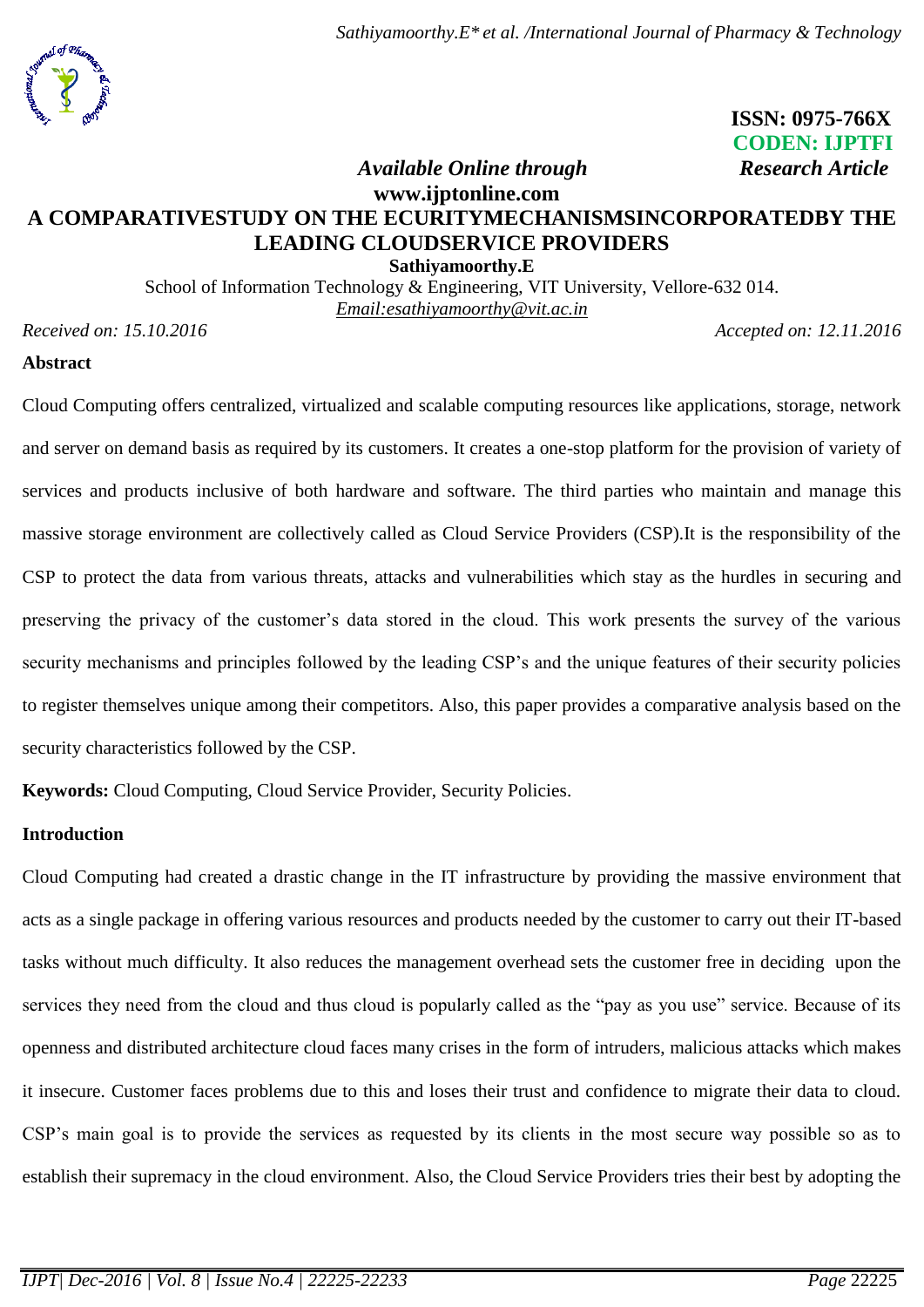most standard security procedures and frameworks and conduct periodic reviews and audit to check the compliance. Majority of the CSP adopts latest techniques and procedures to provide better security experience to its customers. The customer will not be aware of the processes used by the CSP, so to enhance the element of trustworthiness and belief in CSP, this paper keenly observes the security approaches followed by the leading CSP such as Amazon, Microsoft Azure and Google. This paper also presents the research oriented survey comparing the security methods used by three of the above mentioned companies so that it will be easy for the customer to be aware of their CSP's effort in securing their data and keep it highly confidential away from hackers.

#### **Discussions**

#### **Amazon Web Services**

AWS (Amazon Web Services) provides a scalable and reliable cloud computing platform for its customers so that they can run different varieties of applications. It is highly important and desirable that AWS provides its features in a secure fashion to withhold the confidence and trust of its customers. It follows a unique way of securing the services called shared security responsibility model which involves both the customer and the Cloud Service Provider (CSP) to take part in managing the resources in cloud. The CSP has to protect the underlying cloud infrastructure and the customer is responsible for the content that has been migrated to the cloud platform. This way of sharing the security responsibilities between the CSP and customer reduces the management and operation overhead at the customer side and gain authority over their account.

We shall start with discussing about the AWS security responsibilities followed by the individual customer responsibilities. Amazon Web Services provides security in two tiers based on the products and services called Global Infrastructure and Managed Services. Apart from these tiers, it also provides service-specific security configuration.AWS is responsible for securing the global infrastructure which runs all the services given by the Amazon Cloud. This global infrastructure consists of hardware, software and networking facilities which run the AWS services. As a customer, one cannot directly visit the cloud data center and check how his/her data is being secured by the Cloud Service Provider. So AWS periodically provides the security reports from the third-party auditors who confirms and verifies the security model's compliance with the standard security rules and regulations. Inaddition to this, AWS provides security features to its products called managed services. For instance, these services may include Amazon Dynamo DB, Amazon RDS, Amazon Red shift, Amazon Map Reduce and Amazon Workspaces. These services are named managed services since they are not only flexible and scalable but they also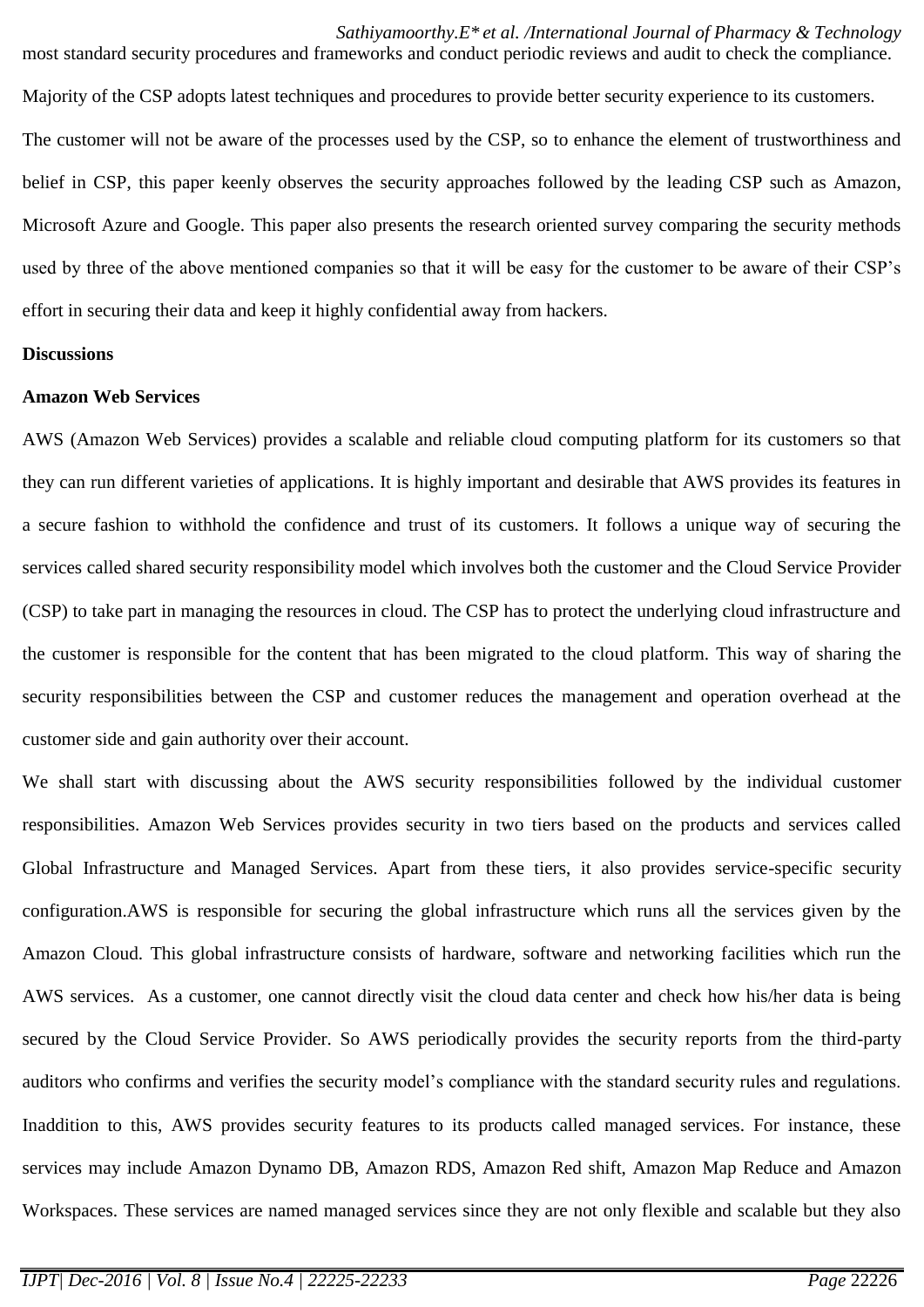can be easily managed. It manages the basic security configuration like Guest Operating system, Disaster Recovery and Database Patching for the services opted by its customers. The customer's only task in securing these managed services is to maintain their account credentials safely and configure proper access control policies in order to keep their data safe in the cloud environment.

The following are the responsibilities of the customer in securing his/her data which has been moved to the cloud. Using AWS, the clients can avail the resources very quickly since it provides wide range of tools and analytics in a single package. Depending upon the type of services, the customer is choosing and how sensitive the data, the security configuration process varies for each client. The products can be classified into many categories such as Infrastructure as a Service (IaaS), managed services. Amazon EC2, Amazon VPC and Amazon S3 come under the IaaS category. For these products, the customer has to perform all the security and management tasks and is solely responsible for maintaining the tasks irrespective of the place where the servers are located. On the contrary, for managed services like Amazon RDS, Amazon Redshift, etc. the customer is not involved in maintaining the security and configuration tasks. Those works are carried out by the CSP itself. But the customers are expected to handle their user credentials properly by using the Amazon Identity and Access Management (IAM).

The next section talks about the Amazon Global Infrastructure Security. This provides a set of network, hardware and software facilities to manage the data installed upon the cloud. This infrastructure security follows the security policies, frameworks and compliance standards. Let us take a look at it.

The AWS compliance program consists of various standards and security frameworks that is aligned with the cloud infrastructure to provide the most feasible and trust-worthy security model to its customers. Some of the IT standards are SOC1, SOC2, SOC3, FISMA, ISO 9001/ISO 27001, etc. In addition to this, they are concerned about meeting some of the industry-specific standards such as CSA, HIPAA, FERPA, etc. It is equally important to secure both data stored in the cloud as well as the medium and environment in which it has been stored. The workstations where the cloud resources are stored are called Data centers. Amazon follows the best securitymechanism in protecting the data centers from intruders, hackers and other physical and environmental hazards. Each physical access is monitored thoroughly via video surveillance and intrusion detection system. The authorized individuals have to undergo a twofactor authentication to gain access to the data center floors. The persons other than staffs for instance visitors are identified and monitored continuously by the professional staff. For the employees, the access privileges are given based on their job positions. Fire detection and suppression is carried out by using automatic fire detection systems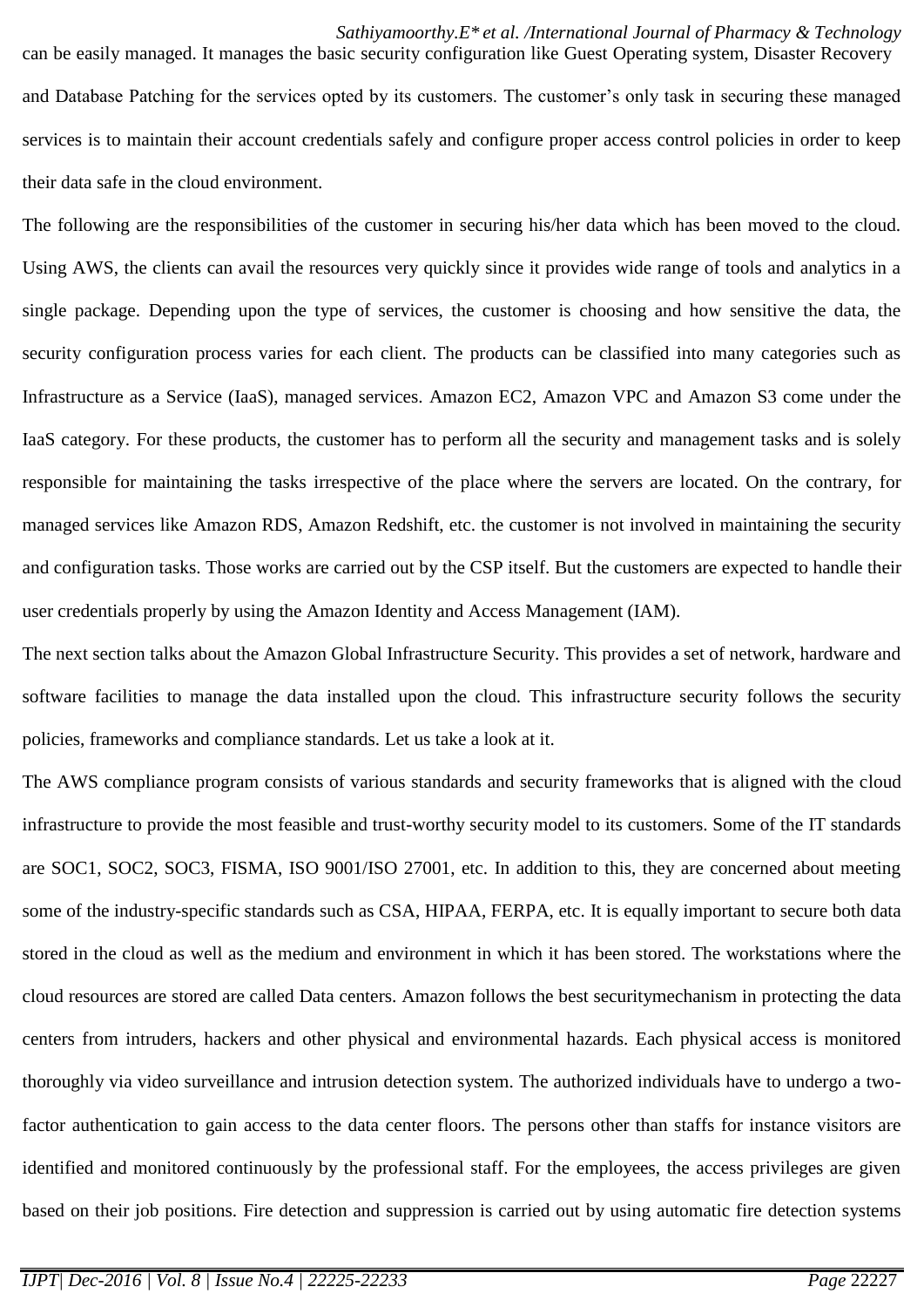that has smoke-sensors installed in almost all of the rooms to provide alert in advance in case of any unexpected fire at the datacenters. The datacenters are fully equipped with power supply options 24\*7 and also has backup-facility like UPS in case power shortage or electrical failure to ensure continued delivery of service to the customers. It is essentially important to keep the servers and other hardware devices at the datacenters to be at proper temperature and climatic conditions so that overheating can be reduced and outages can be avoided. All electrical, mechanical and other IT-oriented devices are maintained optimally and discrepancies in working in any of these devices shall be corrected as early as possible. When the storage devices had attained their fullest capacity of storage, it should be properly decommissioned so that the data is not fall into the hands of the intruders. The next section deals about the network security principles followed by the AWS. The customers are scattered across the globe and so the datacenters. Hence AWS follows world-class network security infrastructure that covers all the datacenters. The secure network architecture consists of enforcing ACL (Access Control List) to network and boundary devices like firewalls. These ACL's are approved by the Amazon Information Security section of AWS. To access the computing and analytics tools stored in the cloud, AWS provides secure HTTP (HTTPS) based access points. These access points allow customers to make communication in a secure fashion and retrieve the needed resources from the cloud. These customer-centric access points are called API endpoints. In order to connect to the AWS access points through HTTP/HTTPS, we can use a secure transmission protocol called SSL (Security Socket Layer) which protects the data in cloud from various malicious attacks such as eavesdropping, tampering and message forgery. There may be customers who need additional level of security.AWS provides a solution for these types of requests too by providing a private subnet called VPC (Virtual Private Cloud).It works by establishing the secure tunnel between the cloud data center and the Amazon VPC. The network segregation devices are usedto separate the Amazon corporate network from the Amazon production network. The people at the production side such as Developers and Administrated has to gain access to use the resources via AWS ticketing system. AWS has deployed fault-tolerant network architectures to satisfy the customer's need in spite of network traffic and server load. This is achieved by clubbing the data centers to form clusters. In case of failure of any data center, the task of that datacenter will be redirected to the nearby datacenter thereby balancing the server load.

### **Microsoft Windows Azure**

Windows Azure is the cloud platform that provides application and web hosting services through MS data centers. When we take a look at the security mechanisms followed by Azure to meet the diverse and challenging needs of its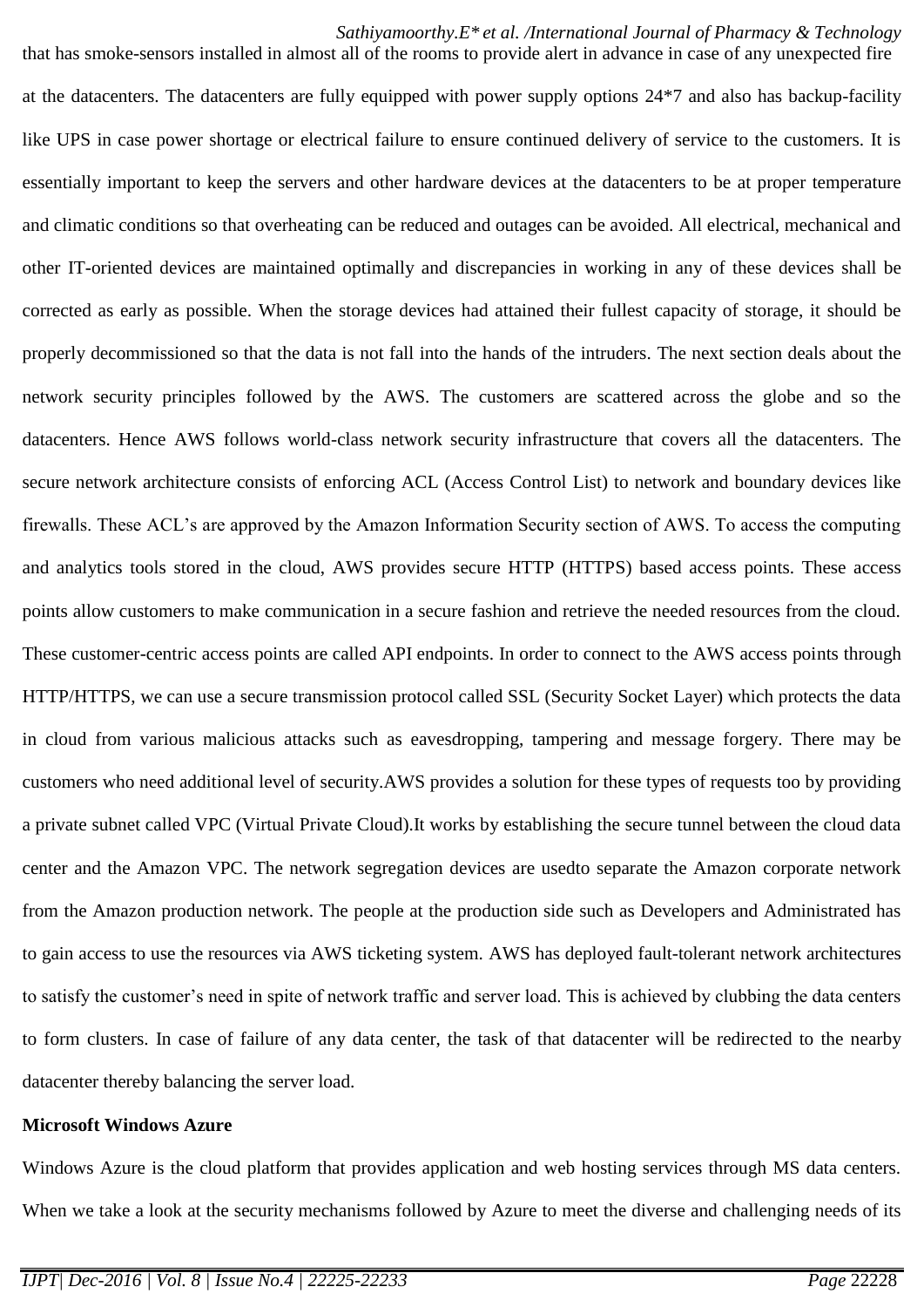customers, we shall find the two-way view of security. One is customer view followed by the Windows Azure view. Azure is basically built upon the infrastructure that consists of servers, applications, hardware and other relevant software needed for the computing environment. It supplies two basic elements namely compute and storage which keeps the customers to use the resources to build their applications. These are managed via a scheme called "Subscription" through which the clients are allowed to create valid credentials by using subscription portal. Once the account credentials have been created, the access is monitored by Windows LiveID which acts the authenticator. The subscription may include one or more hosted services or storage services as discussed earlier. The hosted service consists of deployments which is further categorized consists of roles and each role may consists of one or many instances. Coming to storage services, it consists of queues, tables and blobs. For all these elements, the authentication and authorization is done by the subscription.

Clients upload their applications in the cloud which could be further managed and accessed via the Windows Azure Portal directly or through SMAPI (Service Management API), a programmatic interface. This SMAPI provides authentication to the users based on cryptographic keys or self-signed certificate. The keys are either public or private generated by the users. The certificate is used to assess the sub sequential access to the SMAPI. To provide unique security mechanism for the storage services and accounts owned by the individual users, Azure supplies Storage Account Key (SAK).It can be modified by using the Azure portal or SMAPI.

Till now, we have seen an overview of the customer-centric security processes held at Azure and in this section we will get to know the detailed descriptionsabout the inner workings of the Azure through Azure view. It consists of the single element called fabric which encapsulates the compute and storage components of the infrastructure. For each role instances, it creates separate virtual machines (VM) which executes these roles on it. These VM's in turn run on the hypervisors. Now, it's time to take a look at the security design followed by the Windows Azure. It can be said that security can be described by using three classic dimensions such as Confidentiality, Integrity and Availability. Azure too does this job in a well-versed manner by promising all these components when a customer moves his/her data to the cloud. Apart from these three elements, it also serves another key element called Accountability. In other words, we can say that it provides transparency in viewing the happenings at cloud infrastructure so that the customers can able to manage and monitor their data storage. Let us discuss how it satisfies the three basic dimensions in cloud security. Confidentiality plays an important role in maintaining the trust of the customers. A proper security mechanism should only allow the authenticated and valid and access the resource from cloud. This is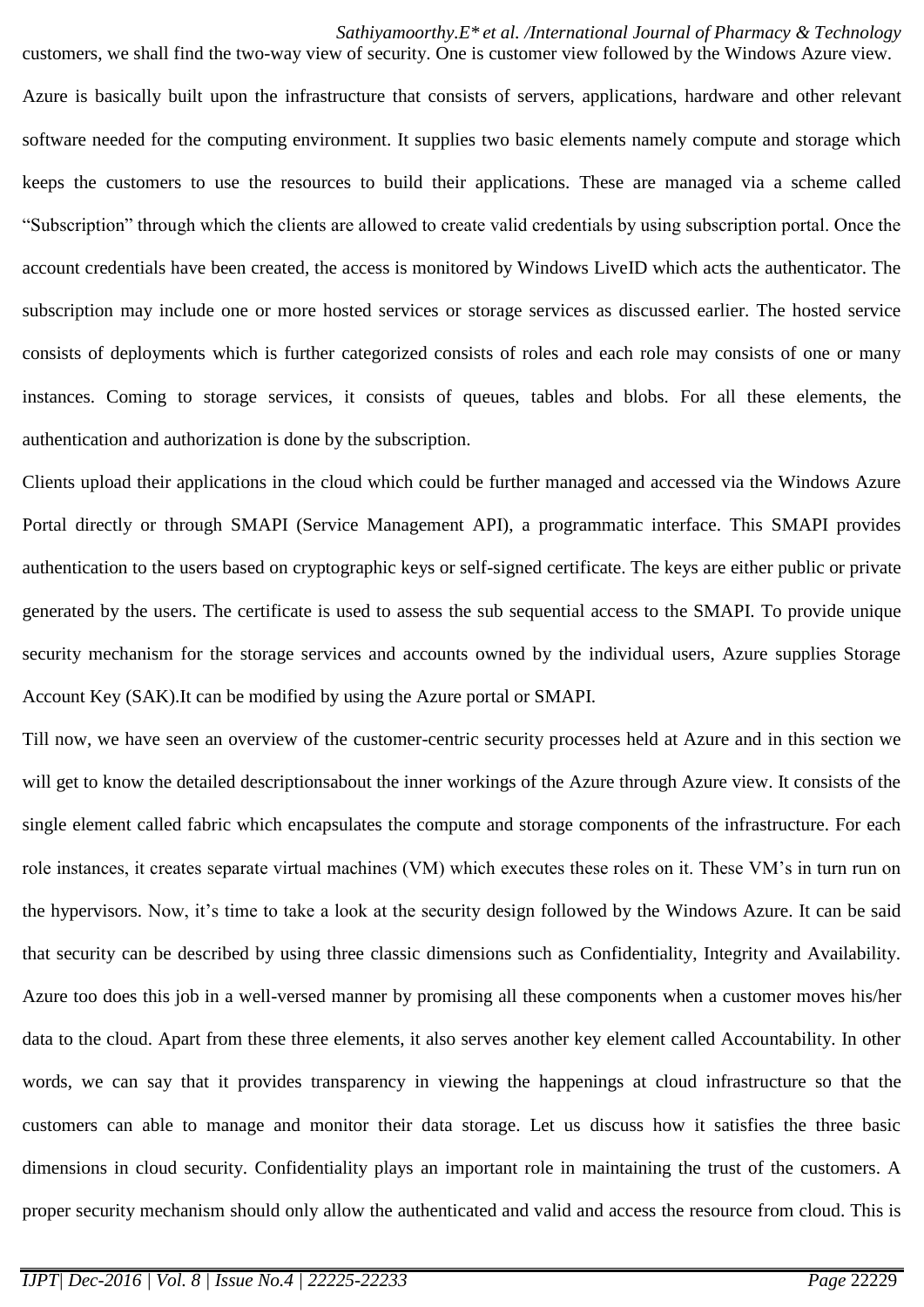achieved in Azure by adopting the procedures such as IAM (Identity and Access Management), Isolation (logically or physically separating the confidential information) and Encryption (optional and it is used if rigorously needed by the customers).

The following are the steps followed by the IAM in maintaining the confidentiality of the information. SMAPI (Service Management API) is one of the key services of IAM which follows the REST (Representational State Transfer) protocol running over SSL (Secure Socket Layer). It is secured by a private key generated by the clients and a self-signed certificate which has a fingerprint authentication engraved within it. So as long as the key and certificate is maintained properly by the customer, it provides a higher level of abstraction and assurance to allow only the authenticated individuals. The next step is Least Privilege Customer Software which restricts the customers to own the administrative privileges in running the Virtual Machines. This preserves the resources from malicious attacks.SSL Mutual Authentication for Internal Control Traffic allows every transaction within the Azure environment to be protected by the SSL signed certificate.

The final step is the adoption of access control policies. After subscription through the Windows Azure portal, the users can create one or more storage accounts. Each and Every account has a secret key which opens door to access the resources contained within that account. The main functions that support the access control are divided into two namely Publicly readableand Shared Access signature. The former allows accessing only the non-sensitive content such as web images etc. The latter describes the work done by the storage servers in authentication. The IAM is followed by isolation and encryption. It is better to segregate the data and keep it under thorough surveillance rather than managing it as bulk content. This type of isolation reduces the management overhead and single point of access and protection. This is achieved at multiple levels starting from the hypervisor, root-OS and guest virtual machines level. In the next level, the fabric controllers are isolated followed by the isolation of the VLAN and then the customer access. The last one in achieving confidentiality is encryption. It has been a practice from ancient times to use cryptographic techniques to provide security the sensitive information and to restrict the illegal access from the intruders and hackers. Azure too employs encryption by integrating the .NET Cryptographic Service Providers (CSP) within it.

The second pillar of data security is integrity which means to protect the content from being altered by the unauthorized hands. Here, the design for integrity starts with the architecture of the fabric virtual machines. To explain more precisely, each VM is integrated along with three of the virtual hard drives (VHD) namely Drive C,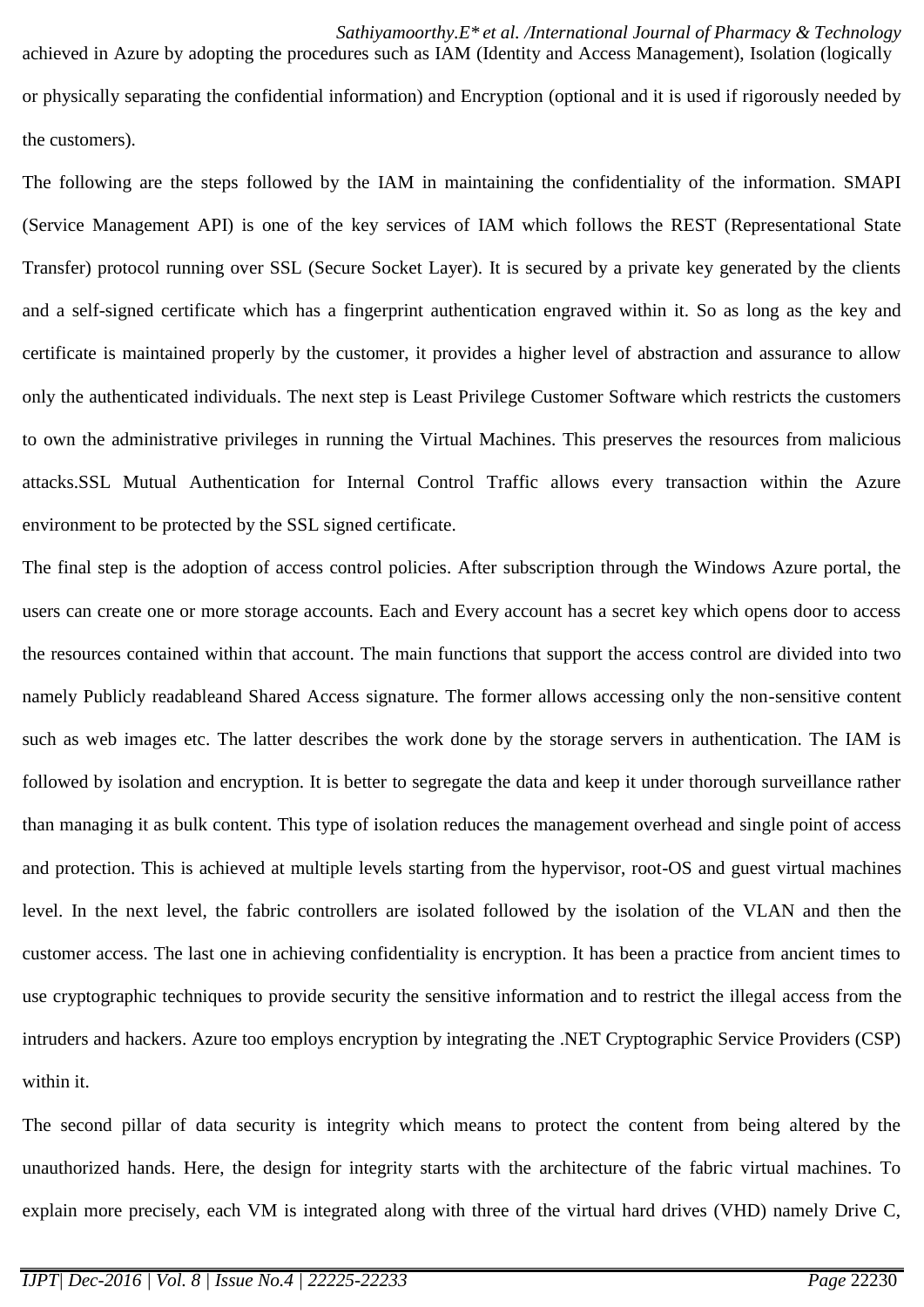Drive E and Drive D. The Information related to the Guest OS is contained in the Drive D. The Fabric Controller based images are stored in the Drive E. The configuration related content and other storage specific data are stored in the Drive C. Apart from this the simple access control model which has been described earlier is also used to provide two-level security to the data.

The key task of every CSP is to deliver the resources as per the demand and request of the customer 24\*7.In short it has to provide continual delivery of services without any outages. To achieve this, it has to maintain the third pillar of security called Availability. Like every other CSP, Azure too follows the concept of replicating the servers (redundancy) by involving the virtualization technology. In case of any hardware malfunctioning, the data is diverted to the three nodes present in the fabric controller. There is an option for the customer to create second storage account and also develop customized roles to acquire the data from the storage and avail the backup facilities. On every VM, there is a monitor called Guest Agent which tracks and reports the status and working of the machine. If it fails to report, the Fabric Controller will restart the VM and check for consistencies. In case of any hardware fault, the FC develops new hardware node for replacing the old corrupted one to ensure the continuity of service.

# **Google**

Google provides wide range of applications in the market of IT industry that covers maximumpopulation. We will cover in this section what are the security guidelines followed by it and how it is achieving the security configuration despite of its enormous audience. There are few security components listed by the Google which we will discuss one by one. Google corporate policies are nothing but security framework which encapsulates all the policies and guidelines that should be enacted by all the employees. These policy statements are audited and reviewed on a timely basis and it is updated as well to incorporate latest security elements. Periodic training will be given to the employees in handling the devices carefully without any security leakage, accompanying the data transfer among the nodes carefully and how to handle the sensitive data. Google's organizational security management team is fragmented into divisions to cover different aspects like information security, physical (hardware) security, global security followed by auditing and compliance procedures.

The information security team takes care of framing the rules and regulations and reviews its compliance to the security standards. It also does the job of collaborating all the third party vendors, auditors and public in constructing the policies and procedures. The Audit and Compliance team manages to check the adherence of those policies and procedures with the top security standards such as Payment Card Industry standards (PCI).The physical security team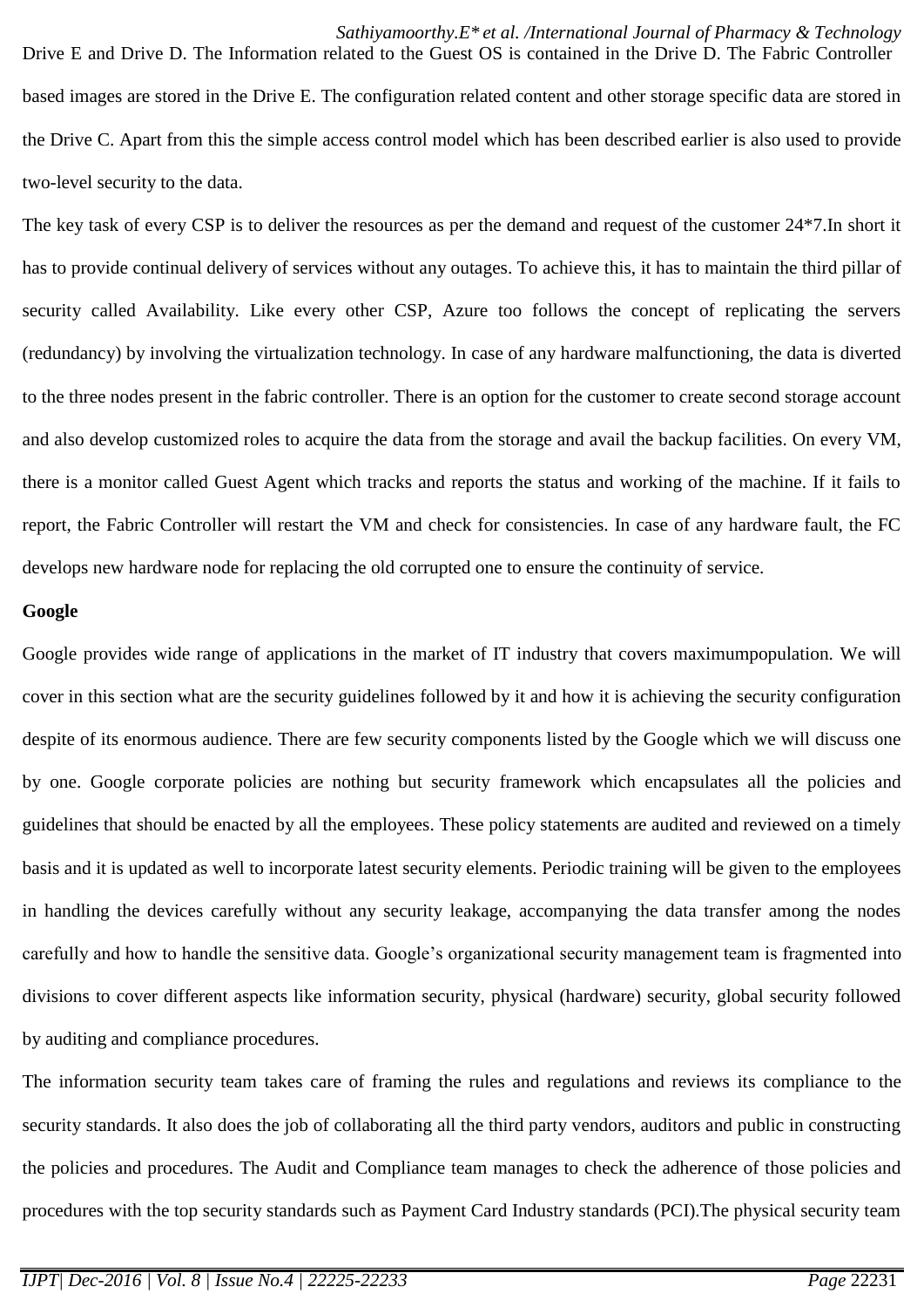monitors the infrastructure of the data center and other workstations and reports if there is any malfunctioning. Maintaining the customer data securely is most important role of the CSP and Google handles this through Data Asset Management scheme. In this scheme, it follows the unique method of storing the customer's data. Instead of keeping all the data stored under one roof, it will segregate and store in a distributed environment.

There is an advanced fie system adopted by Google to store the structured and unstructured data called Google File System (GFS). For E.g.: Google BigTable. There should be proper mechanism to destroy the used data or unwanted information. Google follows separate policy for media disposal by involving the inspection of the customer to approve and verify the data destruction process. It also follows standard access control mechanisms to restrict the unauthorized access to the cloud environment. It adopts for modules in providing access control. In Authentication Control, it follows two-step authentication process which uses certificates and OTP (One Time Password).Coming to the Authorization controls, it defines access privileges for each employee based on his/her job position in the organization hierarchy. Even though the employees are allowed to access some default functions internally, they are restricted to access the high level secured applications.

Every access to the Google's resources is monitored by the specific staffs who log all those access entry through the process called Accounting. Google is maintaining the Employee Hand Book which contains all the basic information about each of the employee and Google is fully authorized to perform security and background checks upon employee orientation. It is essentially important to keep the place and theenvironment where the cloud data is stored safe and secure away from physical and environmental hazards and disasters. Google adopts the camera surveillance systems, security guards monitoring and fire alarm systems for immediate and quick tracking of the any unwanted and unexpected events which cause data loss.

| S.NO             | <b>CHARACTERISTICS</b>                                      | <b>AMAZON</b> | <b>MICROSOFT</b> | <b>GOOGLE</b> |
|------------------|-------------------------------------------------------------|---------------|------------------|---------------|
| 1.               | <b>Shared Security Responsibility</b><br>$(CSP + Customer)$ |               |                  |               |
| 2.               | Physical<br>Environmental<br>and<br>Security                |               |                  |               |
| 3.               | Confidentiality,<br>Availability,<br>Integrity              |               |                  |               |
| $\overline{4}$ . | <b>Access Control policies</b>                              |               |                  |               |
| 5.               | Employee Training (Handbook)                                |               |                  |               |
| 6.               | Subscription<br><b>Network</b><br>based<br>Security         |               |                  |               |

### **Table 1. Comparison of Security Mechanisms.**